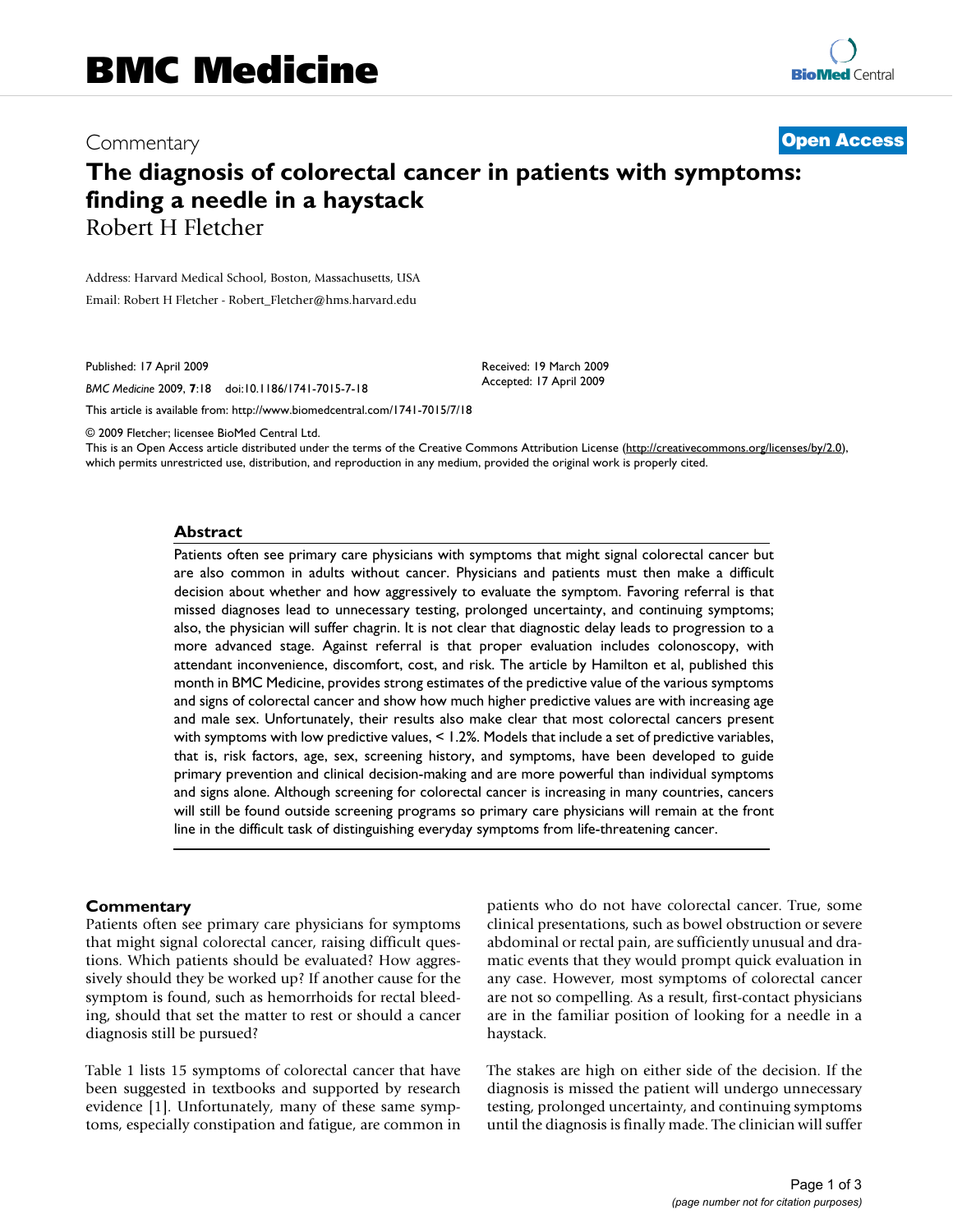| Table 1: Presenting symptoms and signs for 194 patients with |  |
|--------------------------------------------------------------|--|
| colorectal cancer                                            |  |

| <b>Symptom</b>                   | Percentage of patients |
|----------------------------------|------------------------|
| Fecal occult blood test positive | 77                     |
| Rectal bleeding                  | 58                     |
| Anemia*                          | 57                     |
| Abdominal pain                   | 52                     |
| Weight loss                      | 39                     |
| Anorexia                         | 27                     |
| Constipation                     | 27                     |
| Altered stools                   | 25                     |
| Fatigue                          | 25                     |
| Diarrhea                         | 22                     |
| Nausea and vomiting              | 22                     |
| Tenesmus                         | 8                      |
| Mucus in stools                  | 6                      |
| Rectal pain                      | 5                      |
| Obstruction                      | 4                      |

Adapted from Majumdar et al. [1].

\*Anemia = a hemoglobin of < 13.4 g/dl in men or < 12.3 g/dl in women.

chagrin [2] and in some settings he or she might also worry about malpractice claims. On the other hand, proper evaluation, which involves complete visualization of the large bowel by colonoscopy, is a big undertaking, with the inconvenience of a day off work, the discomfort of bowel cleansing if not the procedure itself, financial costs to the patients or society, and a small risk of perforation, bleeding, or other complications [3].

Does diagnostic delay allow colorectal cancer to progress from a local to advanced stage, diminishing the possibility of cure? One might think so but the evidence is mixed and for the most part against this possibility [1,4-6]. The relationship between diagnostic delay and cancer stage or survival is at the very least complex. For example, a study of 777 consecutive colorectal cancer patients found that shorter duration of symptoms was associated with advanced tumor stage [4]. This makes sense because estimates of the transition time from localized to advanced colorectal cancers is measured in years, much longer than the time from symptoms to diagnosis in most patients. Also, advanced cancers causing bowel obstruction would be evaluated promptly while some slow-growing, localized tumors may not declare themselves (perhaps with systemic symptoms such as fatigue or weight loss) for many months. Therefore, while the other consequences of diagnostic delay are certainly in play, progression to more advanced stage may not be.

The article by Hamilton et al, published this month in BMC Medicine, advances the evidence base for early diagnosis of colorectal cancer [7]. The investigators were fortunate to have access to a large database of patients in general practices in the UK, with data on 23 candidate symptoms and signs of colorectal cancer (or surrogates for some of them, such as drugs prescribed for constipation). The authors calculated likelihood ratios for symptoms and signs from data on 5477 cases of colorectal cancer and controls matched for age, sex, and site. They then estimated the positive predictive values of these symptoms and signs by applying their likelihood ratios to national data on the incidence of colorectal cancer, using Bayes' theorem: prior odds × likelihood ratio = posterior odds (where the national incidence data was used to derive prior odds). This approach is sound if one is willing to assume that patients in the general practices and in the nation as a whole are comparable. Given the size of the database, the authors could describe the predictive value of each symptom and sign with clinically useful precision, even though colorectal cancer is uncommon. The authors analyzed the data and described their results with an admirable grasp of both the scientific issues and the clinical realities of colorectal cancer presentation in general practice.

The Hamilton study identified predictive variables that have long been part of clinical lore and more recently confirmed by clinical research. With their large sample size, the authors were able to go further to show how powerfully age, and to a lesser extent sex, affect predictive values for this condition. However, the authors admit that their study could not solve the problem of early diagnosis, mainly because most patients presented with symptoms with low predictive values. The presenting symptoms for 73% of colorectal cancer patients had predictive values of < 1.2%. Although two symptoms (rectal bleeding and change in bowel habits) had relatively high positive predictive values, they were uncommon. Therefore, physicians must still wrestle with referral decisions for the larger proportion of patients with symptoms only weakly associated with colorectal cancer.

As the authors suggest, a set of variables may predict better than individual symptoms and signs taken one at a time.